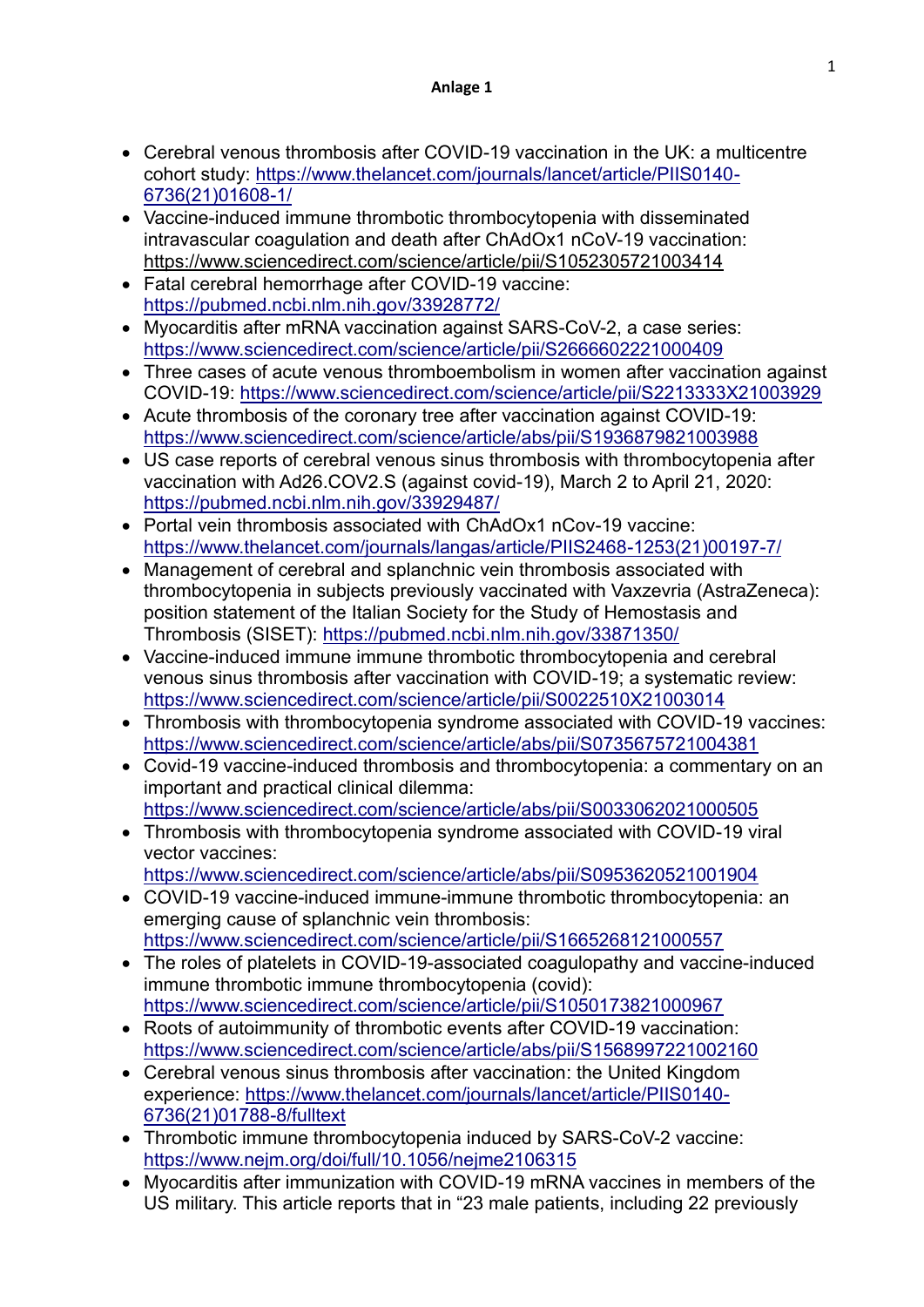healthy military members, myocarditis was identified within 4 days after receipt of the vaccine":<https://jamanetwork.com/journals/jamacardiology/fullarticle/2781601>

- Thrombosis and thrombocytopenia after vaccination with ChAdOx1 nCoV-19: [https://www.nejm.org/doi/full/10.1056/NEJMoa2104882?query=recirc\\_curatedRelat](https://www.nejm.org/doi/full/10.1056/NEJMoa2104882?query=recirc_curatedRelated_article) [ed\\_article](https://www.nejm.org/doi/full/10.1056/NEJMoa2104882?query=recirc_curatedRelated_article)
- Association of myocarditis with the BNT162b2 messenger RNA COVID-19 vaccine in a case series of children:<https://pubmed.ncbi.nlm.nih.gov/34374740/>
- Thrombotic thrombocytopenia after vaccination with ChAdOx1 nCov-19: [https://www.nejm.org/doi/full/10.1056/NEJMoa2104840?query=recirc\\_curatedRelat](https://www.nejm.org/doi/full/10.1056/NEJMoa2104840?query=recirc_curatedRelated_article) [ed\\_article](https://www.nejm.org/doi/full/10.1056/NEJMoa2104840?query=recirc_curatedRelated_article)
- Post-mortem findings in vaccine-induced thrombotic thrombocytopenia (covid-19): <https://haematologica.org/article/view/haematol.2021.279075>
- Thrombocytopenia, including immune thrombocytopenia after receiving COVID-19 mRNA vaccines reported to the Vaccine Adverse Event Reporting System (VAERS): <https://www.sciencedirect.com/science/article/pii/S0264410X21005247>
- Acute symptomatic myocarditis in seven adolescents after Pfizer-BioNTech COVID-19 vaccination: <https://pediatrics.aappublications.org/content/early/2021/06/04/peds.2021-052478>
- Aphasia seven days after the second dose of an mRNA-based SARS-CoV-2 vaccine. Brain MRI revealed an intracerebral hemorrhage (ICBH) in the left temporal lobe in a 52-year-old man. <https://www.sciencedirect.com/science/article/pii/S2589238X21000292#f0005>
- Comparison of vaccine-induced thrombotic episodes between ChAdOx1 nCoV-19 and Ad26.COV.2.S vaccines: <https://www.sciencedirect.com/science/article/abs/pii/S0896841121000895>
- Hypothesis behind the very rare cases of thrombosis with thrombocytopenia syndrome after SARS-CoV-2 vaccination: <https://www.sciencedirect.com/science/article/abs/pii/S0049384821003315>
- Blood clots and bleeding episodes after BNT162b2 and ChAdOx1 nCoV-19 vaccination: analysis of European data: <https://www.sciencedirect.com/science/article/pii/S0896841121000937>
- Cerebral venous thrombosis after BNT162b2 mRNA SARS-CoV-2 vaccine: <https://www.sciencedirect.com/science/article/abs/pii/S1052305721003098>
- Primary adrenal insufficiency associated with thrombotic immune thrombocytopenia induced by the Oxford-AstraZeneca ChAdOx1 nCoV-19 vaccine (VITT): <https://www.sciencedirect.com/science/article/pii/S0953620521002363>
- Myocarditis and pericarditis after vaccination with COVID-19 mRNA: practical considerations for care providers: <https://www.sciencedirect.com/science/article/pii/S0828282X21006243>
- "Portal vein thrombosis occurring after the first dose of SARS-CoV-2 mRNA vaccine in a patient with antiphospholipid syndrome": <https://www.sciencedirect.com/science/article/pii/S2666572721000389>
- Early results of bivalirudin treatment for thrombotic thrombocytopenia and cerebral venous sinus thrombosis after vaccination with Ad26.COV2.S: <https://www.sciencedirect.com/science/article/pii/S0196064421003425>
- Myocarditis, pericarditis and cardiomyopathy after COVID-19 vaccination: <https://www.sciencedirect.com/science/article/pii/S1443950621011562>
- Mechanisms of immunothrombosis in vaccine-induced thrombotic thrombocytopenia (VITT) compared to natural SARS-CoV-2 infection: <https://www.sciencedirect.com/science/article/abs/pii/S0896841121000706>
- Prothrombotic immune thrombocytopenia after COVID-19 vaccination: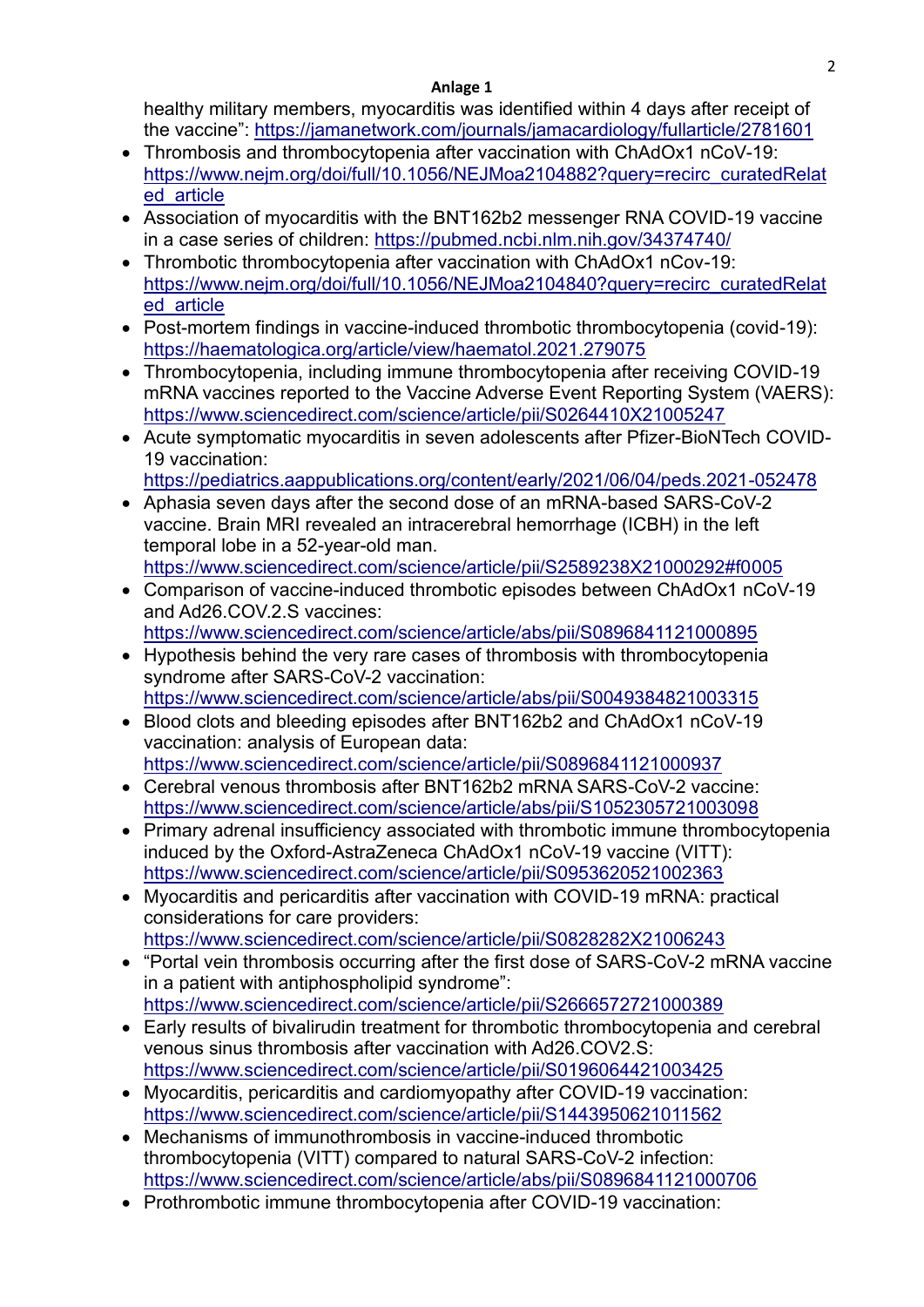<https://www.sciencedirect.com/science/article/pii/S0006497121009411>

- Vaccine-induced thrombotic thrombocytopenia: the dark chapter of a success story: <https://www.sciencedirect.com/science/article/pii/S2589936821000256>
- Cerebral venous sinus thrombosis negative for anti-PF4 antibody without thrombocytopenia after immunization with COVID-19 vaccine in a non-comorbid elderly Indian male treated with conventional heparin-warfarin based anticoagulation:

<https://www.sciencedirect.com/science/article/pii/S1871402121002046>

- Thrombosis after COVID-19 vaccination: possible link to ACE pathways: <https://www.sciencedirect.com/science/article/pii/S0049384821004369>
- Cerebral venous sinus thrombosis in the U.S. population after SARS-CoV-2 vaccination with adenovirus and after COVID-19: <https://www.sciencedirect.com/science/article/pii/S0735109721051949>
- A rare case of a middle-aged Asian male with cerebral venous thrombosis after AstraZeneca COVID-19 vaccination: <https://www.sciencedirect.com/science/article/pii/S0735675721005714>
- Cerebral venous sinus thrombosis and thrombocytopenia after COVID-19 vaccination: report of two cases in the United Kingdom: <https://www.sciencedirect.com/science/article/abs/pii/S088915912100163X>
- Immune thrombocytopenic purpura after vaccination with COVID-19 vaccine (ChAdOx1 nCov-19): [https://www.sciencedirect.com/science/article/abs/pii/S0006497121013963.](https://www.sciencedirect.com/science/article/abs/pii/S0006497121013963)
- Antiphospholipid antibodies and risk of thrombophilia after COVID-19 vaccination: the straw that breaks the camel's back?: <https://docs.google.com/document/d/1XzajasO8VMMnC3CdxSBKks1o7kiOLXFQ>
- Vaccine-induced thrombotic thrombocytopenia, a rare but severe case of friendly fire in the battle against the COVID-19 pandemic: What pathogenesis?: <https://www.sciencedirect.com/science/article/pii/S0953620521002314>
- Diagnostic-therapeutic recommendations of the ad-hoc FACME expert working group on the management of cerebral venous thrombosis related to COVID-19 vaccination:<https://www.sciencedirect.com/science/article/pii/S0213485321000839>
- Thrombocytopenia and intracranial venous sinus thrombosis after exposure to the "AstraZeneca COVID-19 vaccine":<https://pubmed.ncbi.nlm.nih.gov/33918932/>
- Thrombocytopenia following Pfizer and Moderna SARS-CoV-2 vaccination: <https://pubmed.ncbi.nlm.nih.gov/33606296/>
- Severe and refractory immune thrombocytopenia occurring after SARS-CoV-2 vaccination:<https://pubmed.ncbi.nlm.nih.gov/33854395/>
- Purpuric rash and thrombocytopenia after mRNA-1273 (Modern) COVID-19 vaccine:<https://www.ncbi.nlm.nih.gov/pmc/articles/PMC7996471/>
- COVID-19 vaccination: information on the occurrence of arterial and venous thrombosis using data from VigiBase:<https://pubmed.ncbi.nlm.nih.gov/33863748/>
- Cerebral venous thrombosis associated with the covid-19 vaccine in Germany: <https://onlinelibrary.wiley.com/doi/10.1002/ana.26172>
- Cerebral venous thrombosis following BNT162b2 mRNA vaccination of BNT162b2 against SARS-CoV-2: a black swan event: <https://pubmed.ncbi.nlm.nih.gov/34133027/>
- The importance of recognizing cerebral venous thrombosis following anti-COVID-19 vaccination:<https://pubmed.ncbi.nlm.nih.gov/34001390/>
- Thrombosis with thrombocytopenia after messenger RNA vaccine -1273: <https://pubmed.ncbi.nlm.nih.gov/34181446/>
- Blood clots and bleeding after BNT162b2 and ChAdOx1 nCoV-19 vaccination: an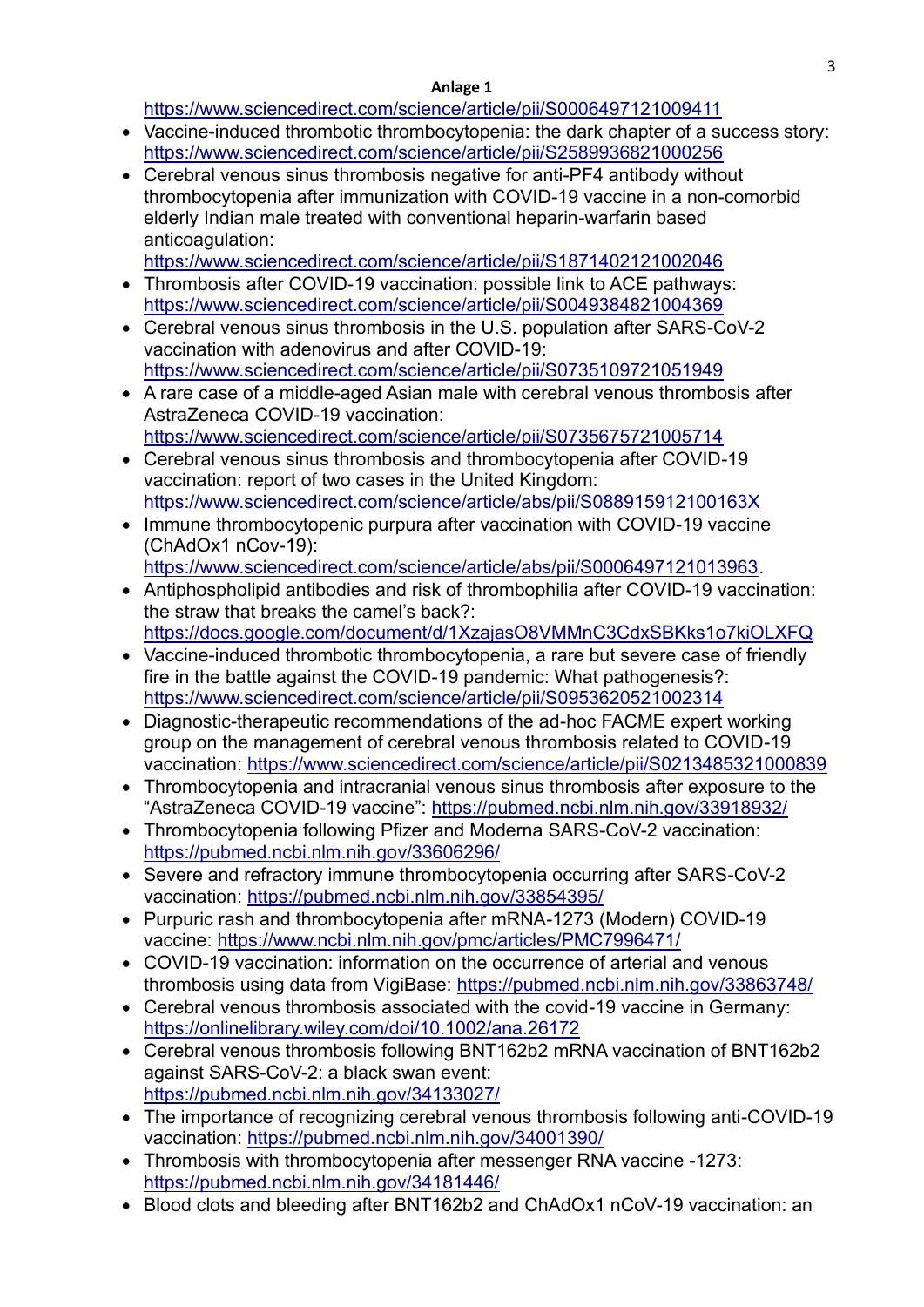analvsis of European data:<https://pubmed.ncbi.nlm.nih.gov/34174723/>

- First dose of ChAdOx1 and BNT162b2 COVID-19 vaccines and thrombocytopenic. thromboembolic, and hemorrhagic events in Scotland: <https://www.nature.com/articles/s41591-021-01408-4>
- Exacerbation of immune thrombocytopenia after COVID-19 vaccination: <https://pubmed.ncbi.nlm.nih.gov/34075578/>
- First report of a de novo iTTP episode associated with a COVID-19 mRNA-based anti-COVID-19 vaccine:<https://pubmed.ncbi.nlm.nih.gov/34105244/>
- PF4 immunoassays in vaccine-induced thrombotic thrombocytopenia: <https://www.nejm.org/doi/full/10.1056/NEJMc2106383>
- Antibody epitopes in vaccine-induced immune immune thrombotic thrombocytopenia:<https://www.nature.com/articles/s41586-021-03744-4>
- Myocarditis with COVID-19 mRNA vaccines: <https://www.ahajournals.org/doi/pdf/10.1161/CIRCULATIONAHA.121.056135>
- Myocarditis and pericarditis after COVID-19 vaccination: <https://jamanetwork.com/journals/jama/fullarticle/2782900>
- Myocarditis temporally associated with COVID-19 vaccination: [https://www.ahajournals.org/doi/pdf/10.1161/CIRCULATIONAHA.121.055891.](https://www.ahajournals.org/doi/pdf/10.1161/CIRCULATIONAHA.121.055891)
- COVID-19 Vaccination Associated with Myocarditis in Adolescents: [https://pediatrics.aappublications.org/content/pediatrics/early/2021/08/12/peds.2021](https://pediatrics.aappublications.org/content/pediatrics/early/2021/08/12/peds.2021-053427.full.pdf) [-053427.full.pdf](https://pediatrics.aappublications.org/content/pediatrics/early/2021/08/12/peds.2021-053427.full.pdf)
- Acute myocarditis after administration of BNT162b2 vaccine against COVID-19: <https://pubmed.ncbi.nlm.nih.gov/33994339/>
- Temporal association between COVID-19 vaccine Ad26.COV2.S and acute myocarditis: case report and review of the literature: <https://www.sciencedirect.com/science/article/pii/S1553838921005789>
- COVID-19 vaccine-induced myocarditis: a case report with review of the literature: <https://www.sciencedirect.com/science/article/pii/S1871402121002253>
- Potential association between COVID-19 vaccine and myocarditis: clinical and CMR findings:<https://www.sciencedirect.com/science/article/pii/S1936878X2100485X>
- Recurrence of acute myocarditis temporally associated with receipt of coronavirus mRNA disease vaccine 2019 (COVID-19) in a male adolescent: <https://www.sciencedirect.com/science/article/pii/S002234762100617X>
- Fulminant myocarditis and systemic hyper inflammation temporally associated with BNT162b2 COVID-19 mRNA vaccination in two patients: [https://www.sciencedirect.com/science/article/pii/S0167527321012286.](https://www.sciencedirect.com/science/article/pii/S0167527321012286)
- Acute myocarditis after administration of BNT162b2 vaccine: <https://www.sciencedirect.com/science/article/pii/S2214250921001530>
- Lymphohistocytic myocarditis after vaccination with COVID-19 Ad26.COV2.S viral vector:<https://www.sciencedirect.com/science/article/pii/S2352906721001573>
- Myocarditis following vaccination with BNT162b2 in a healthy male: <https://www.sciencedirect.com/science/article/pii/S0735675721005362>
- Acute myocarditis after Comirnaty (Pfizer) vaccination in a healthy male with previous SARS-CoV-2 infection: <https://www.sciencedirect.com/science/article/pii/S1930043321005549>
- Myopericarditis after Pfizer mRNA COVID-19 vaccination in adolescents: <https://www.sciencedirect.com/science/article/pii/S002234762100665X>
- Pericarditis after administration of BNT162b2 mRNA COVID-19 mRNA vaccine: <https://www.sciencedirect.com/science/article/pii/S1885585721002218>
- Acute myocarditis after vaccination with SARS-CoV-2 mRNA-1273 mRNA: <https://www.sciencedirect.com/science/article/pii/S2589790X21001931>